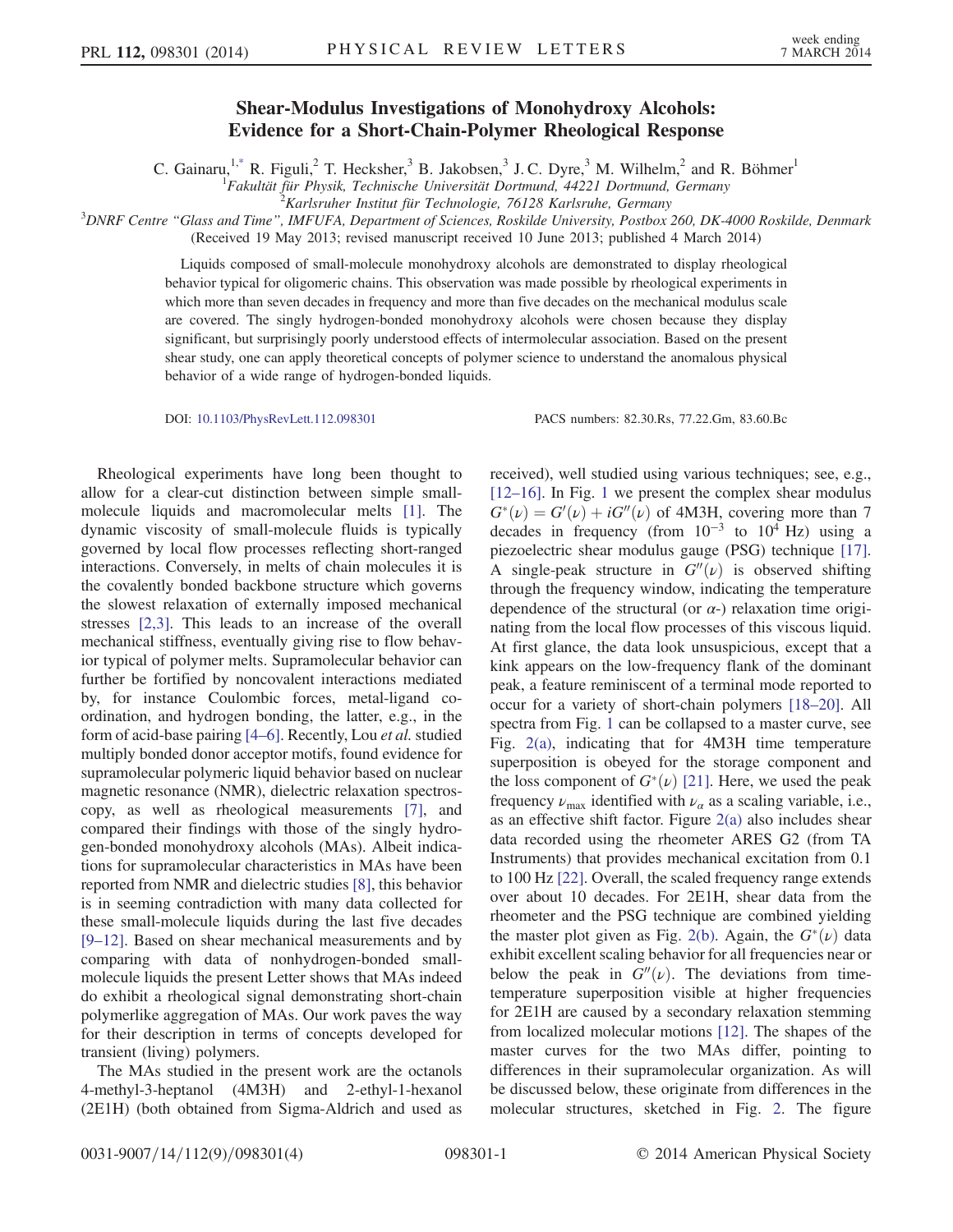<span id="page-1-0"></span>

FIG. 1 (color online). (a) Real part  $G'(\nu)$  and (b) imaginary part  $G''(\nu)$  of the complex shear modulus of 4M3H for several temperatures (indicated in Kelvin).

illustrates that, unlike 4M3H, 2E1H features a hydroxyl group in a terminal position.

Since the focus here is on the spectral regime in which supramolecular relaxation may be expected and to facilitate detailed comparisons with the behavior of simple, nonpolymeric liquids [\[23\],](#page-3-12) in Figs. [3\(a\)](#page-1-2) and [\(b\)](#page-1-2) we show MA data in the scaled frequency range near and below  $\nu_a$ . The shift factors used to scale the rheological data in Fig. [2](#page-1-1) and Fig. [3](#page-1-2) comply with the temperature dependent structural

<span id="page-1-1"></span>

FIG. 2 (color online). Master plots for the real part (scale on the right side) and the imaginary part (scale on the left side) of  $G^*(v)$ showing normalized shear moduli for (a) 4M3H and (b) 2E1H. The data from the rheometer and from the PSG techniques as measured at the indicated temperatures agree very well. Sketches of the 4M3H and 2E1H molecules are also shown.

relaxation frequencies determined directly from the PSG measurements; see the Arrhenius plot, Fig. [4](#page-2-0).

In Fig. [3](#page-1-2) we compare the  $G^*(v)$  results with those for propylene carbonate and several other nonassociating liquids [\[23\]](#page-3-12). Overall, the main peak of their rheological spectra displays a similar shape, but clear differences are recognized on the low-frequency side of the structural relaxation peak. While the simple liquids display a unique power law in  $G''(\nu)$ , the shear modulus of 2E1H, and to some extent also of 4M3H, resembles normal-mode spectra of short-chain polymers [\[3,18\].](#page-3-13) Several polymerlike regimes can be distinguished in Fig. [3](#page-1-2) from the frequency-dependent shear moduli on the low-frequency side written as  $G'(\nu) \propto \nu^{\alpha}$  and  $G''(\nu) \propto \nu^{\beta}$ . Generally, the

<span id="page-1-2"></span>

FIG. 3 (color online). (a) Real and (b) imaginary part of the reduced mechanical shear modulus as scaled by the highfrequency shear constant  $G_{\infty}$  (≈1 GPa as estimated from the current and earlier [\[12\]](#page-3-7) broadband experiments). This plot includes moduli from the rheometer (open symbols) as well as data from Ref. [\[23\]](#page-3-12) for liquids devoid of a supramolecular process. These latter liquids also obey time-temperature superposition [\[23\]](#page-3-12) and comprise propylene carbonate (PC), dibutyl-phthalate (DBP), di-ethyl-phthalate (DEP), and pentaphenyl-trimethyl-trisiloxane (DC705). The dashed lines depict various power laws; see text for details. (c) Dielectric loss spectra of the alcohols 4M3H and 2E1H. The temperature for a given system is the one at which the  $\alpha$ -relaxation frequency is close to 100 Hz. Note that  $G''(\nu)$  is peaked at 100 Hz for 154 K in 2E1H and at 175 K in 4M3H. The dielectric strengths of the alcohols' normal modes differ significantly, whereas their  $\alpha$ -relaxation intensity is similar. For comparison, a loss spectrum of propylene carbonate—a typical glass former devoid of hydrogen bonding is included.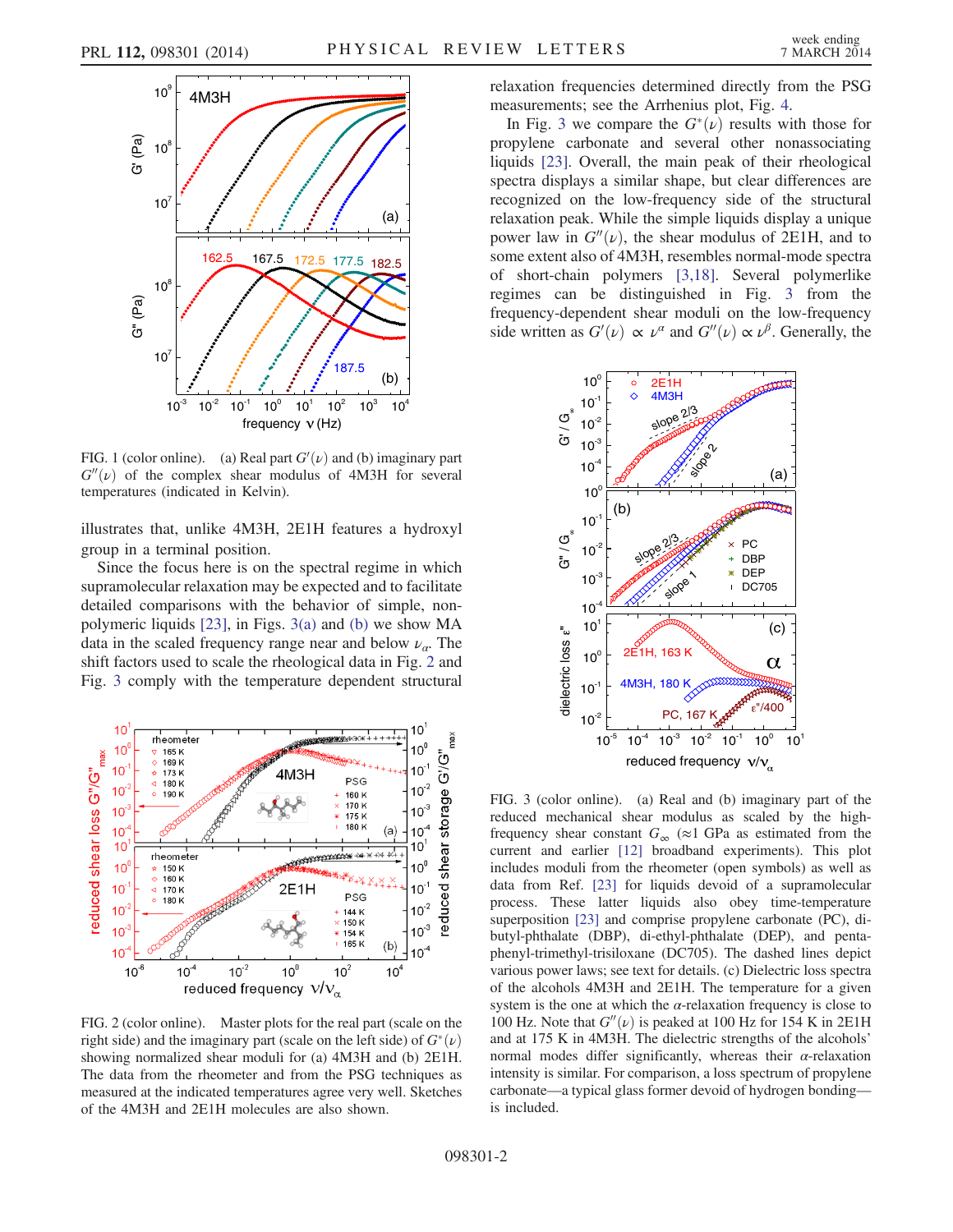<span id="page-2-0"></span>

FIG. 4 (color online). Arrhenius plot of the shear relaxation frequencies. The results from the PSG experiments (open symbols) agree with those obtained by superposing the spectra measured with the high-resolution rheological setup (solid symbols). Circles refer to 2E1H and squares to 4M3H. The inset shows  $G_{\infty}$ -scaled dynamic shear viscosities of the alcohols and those of small-molecule glass formers devoid of a Debye process (crosses, from Ref. [\[23\]\)](#page-3-12). For the latter liquids  $2\pi v_\alpha \eta'(\nu \to 0)/G_\infty \approx 2\pi \nu_\alpha \eta_\alpha/G_\infty \approx 1$  holds, see text, while for the alcohols a sizable low-frequency departure from this "simple-liquid" limit is obvious.

Kramers-Kronig relations imply  $\alpha = \beta$ ; the one exception to this rule,  $\alpha = 2$  and  $\beta = 1$ , marks the lowest order chain mode as observed in the low-frequency limit governed by the steady-flow viscosity. At intermediate frequencies  $\alpha \approx \beta \approx 2/3$ —clearly obeyed for 2E1H—resembles the expectation of the bead-spring model including pairwise hydrodynamic interactions [\[24\]](#page-3-14) and, consistent with this hydrodynamic interactions [24] and<br>model,  $G'' \approx \sqrt{3} G'$  holds here [\[25\].](#page-3-15)

To estimate the number of molecules typically forming a supramolecular structure, let us start from the Rouse model as the simplest approach. For a polymer with steady shear viscosity  $\eta_0$  it predicts (see p. 225 in [\[1\]](#page-3-1)) that the slowest mode occurs at  $\nu_R = \pi \rho RT/(12\eta_0 M_{\text{eff}})$ , a frequency which can be identified from the kink on the low-frequency side of the scaled modulus; see, e.g., Fig. [3](#page-1-2). With the density  $\rho$ , the ideal gas constant  $R$ , the mass  $m$  of a 2E1H molecule, and using that  $\eta_0 = \lim_{\omega \to 0} (G''/\omega) = 2.2 \times 10^6$  Pas, an effective molecular weight of  $M_{\text{eff}}$  is estimated from the data of 2E1H at 160 K [\[26\].](#page-3-16) Thus,  $N = M_{\text{eff}}/m \approx 9$  can be interpreted as the number of segments (i.e., of 2E1H molecules) within an end-to-end chain of hydroxyl groups. This  $N$  is consistent with previous estimates from dielectric [\[8\]](#page-3-5) and infrared [\[15\]](#page-3-17) spectroscopy and with results from simulations [\[27\]](#page-3-18) and calculations for a supramolecular polymer [\[7\].](#page-3-4) For 4M3H the low-frequency kink is close to the segmental relaxation rate suggesting that here the relatively strong sterical shielding of the OH group hampers the formation of extended supramolecular structures. Their size is hard to estimate reliably but certainly they do not involve more than a few molecules.

The interpretation of our results in terms of end-to-end chains is akin to the situation in type A polymers for which along-the-contour electrical dipole moments add up to produce a pronounced dielectric normal mode [\[28\]](#page-3-19). Hence, it is instructive to compare the rheological results with dielectric data for the presently studied supramolecular polymers. In Fig. [3\(c\),](#page-1-2) dielectric loss spectra are presented, revealing that in addition to the structural relaxation a strong normal mode type of relaxation appears for 2E1H. In the context of MAs this feature, due to its single-exponential appearance has been called dielectric Debye relaxation [\[29\].](#page-3-20) For 4M3H the low-frequency dielectric response is much weaker and may be affected by a ring-chain equilibrium [\[14\]](#page-3-21), also a prominent theme in the context of supramolecular polymers [\[30\].](#page-3-22) Then, Fig. [3\(c\)](#page-1-2) demonstrates that in nonassociating nonpolymeric liquids, with propylene carbonate being an example, dielectric modes slower than the structural relaxation do not exist. This finding is fully compatible with the mechanical response of propylene carbonate and of other liquids devoid of intermolecular hydrogen bonds; cf. Fig. [3\(b\)](#page-1-2).

Using results from infrared, NMR, and dielectric techniques it was argued that the supramolecular structure in octanols develops an increased tendency to disintegrate thermally in the high-frequency regime [\[15,16\].](#page-3-17) Thus, in the sub-GHz range, detection of supramolecular features in MAs required the application of high-resolution ultrasonic techniques [\[31\].](#page-3-23) Brillouin scattering that probes mechanical response at even higher frequencies did not display a significant signature of supramolecular phenomena [\[11\].](#page-3-24)

The contribution of the "normal mode rigidity" or "Debye rigidity" to the frequency-dependent shear viscosity of the MAs is obtained from  $\eta'(\nu) = G''(\nu)/(2\pi\nu)$ . This relation follows from the definitions of the dynamic shear viscosity and modulus. For the  $\alpha$  relaxation we may write  $\eta_{\alpha} \approx G_{\infty}/(2\pi\nu_{\alpha})$ . As the inset of Fig. [4](#page-2-0) reveals, for 2E1H the viscosity increase  $\Delta\eta_D/\eta$  or the rigidity enhancement  $\Delta G_D/G_{\infty}$  due to the supramolecular (Debye or normal mode) process amounts to a factor of ∼10. However, the polymerlike effects show up at moduli about 3 orders of magnitude lower than  $G_{\infty}$ , much below the detection limits of typical shear mechanical [\[12\]](#page-3-7) and ultrasonic experiments [\[9\]](#page-3-6). The suprasegmental mechanical contribution observed for 2E1H is comparable to that of short-chain polymers [\[3\]](#page-3-13), but has been detected at temperatures much lower than usually applied in studies of covalently bonded polymers. Furthermore, the slower the dielectric normal mode is with respect to the  $\alpha$  response, the larger also is the separation of the two modes in the mechanical spectra, and the lower will be the modulus at which the unambiguous  $G'(\nu) \propto \nu^{\alpha}$  or  $G''(\nu) \propto \nu^{\beta}$  low-frequency signature of the terminal chain mode shows up. Thus, on the basis of the current work, we predict that small-molecule liquids comprising a single intermolecular peptide-related bond, such as the secondary amides [\[32,33\]](#page-3-25) for which so far only an intermediate power